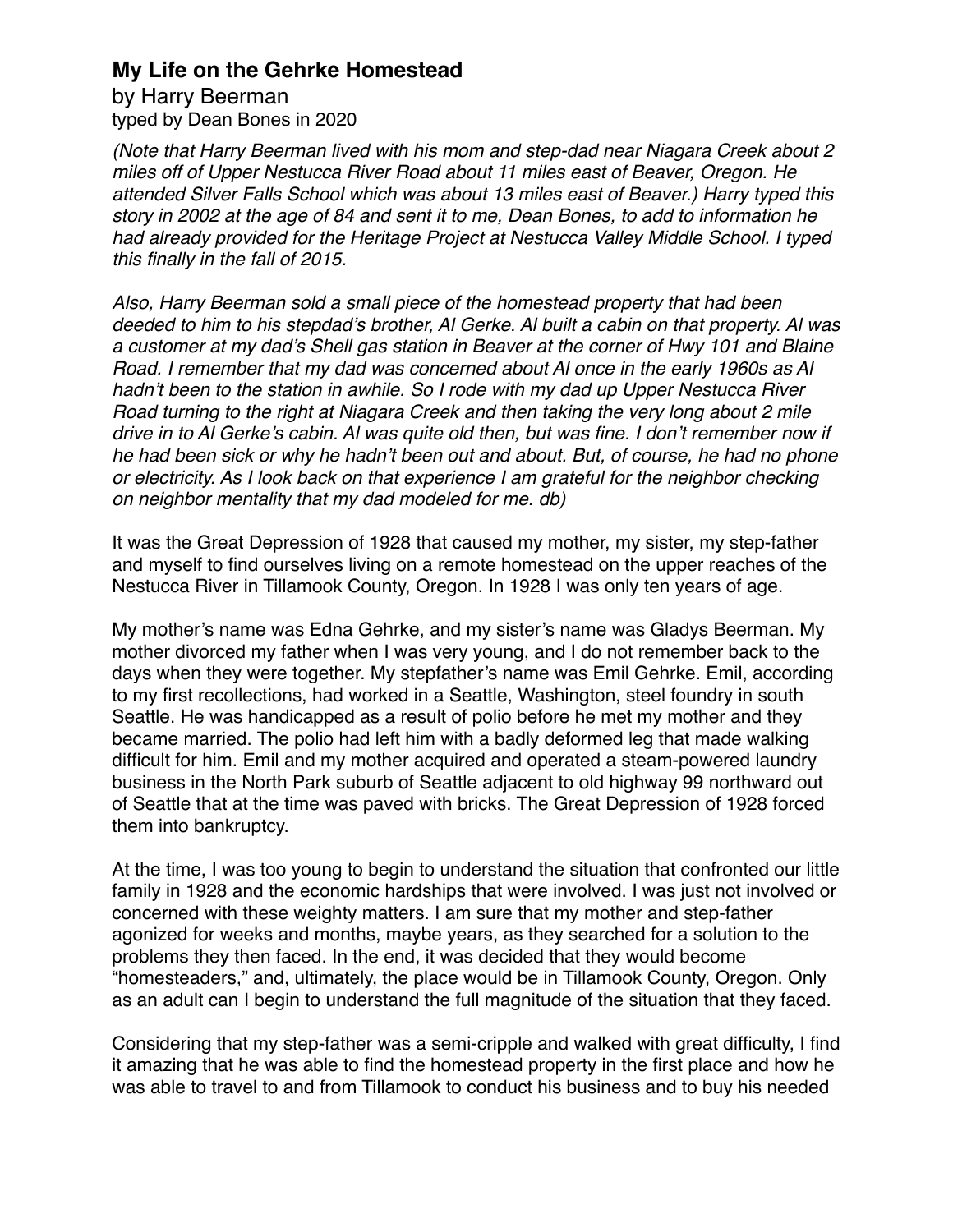by Harry Beerman typed by Dean Bones in 2020

supplies and carry them the two miles on foot from the nearest road to the homestead property. He did not and could not drive, and he had problems even walking.

He did manage to find a place of remarkable beauty probably then available only because of its remoteness. It was approximately two miles from the nearest road and on the wrong side of the Nestucca River with only a footbridge suspended by cables that swayed alarmingly when used to cross the river. The Forest Service had built this bridge sometime earlier to access the area south of the river. My step-father had to carry everything he needed across this footbridge, then walk the two miles to the property using an old Indian trail up the valley of Niagara Creek. He then managed to build a cabin on the property, largely built from small native poles for framing and covered by hand-split shakes. How he did this and how he lived while doing this I can only guess.

Anyway, when Emil let us know that he was ready for us, my mother, my sister and I proceeded to join him on the new homestead. The cabin had a full-sized wood-burning kitchen stove that must have been a real problem transporting to the property. Anyway, when Emil thought everything was ready for us, he sent for us. Beulah Creek flowed into Niagara Creek on our property, and since it was closest to our cabin, it served as our source of water. We hand-carried all needed water up to the cabin. An outhouse served as our toilet, the creek was my normal bathtub, and electricity never graced the premises. Emil undertook tasks in this undertaking that few could understand, and that fewer still would be willing to undertake. As an adult I can now understand and appreciate the difficulties he faced and can give him, belatedly, the credit he deserves.

I recall that this 640 acre homestead property is located in Section 15, Township 4 south, Range 8 west in Tillamook County at the confluence of Beulah Creek and Niagara Creek, with old Mount Hebo to be seen in the background.

This country was truly a fine place for a young lad like myself to grow up in. There was, literally, thousands of square miles behind us that was mine alone to explore and hunt as I wished. Even though I was still very young, I became, by default, the family hunter. I had my own rifle which I usually carried when in the "back-country" and the game I was able to shoot provided the fresh meat that graced our table. Nothing went to waste. Mother canned everything that was not immediately eaten. I well remember one fine summer day that I and my little dog "Tippy" decided to go exploring the back-country. On this day we went way back, further than ever before, and, of course, I carried my rifle. I had some sandwiches for my lunch, and it was well into the afternoon when we turned about and started home. We were still further away from home than I thought when I saw a nice big buck which I shot.

I went through the appropriate routines to make him ready to carry out only to find that he was too big and heavy to get him off the ground, let alone carry him. So I cut him in two and tried again. This worked, but each half was still all I could manage, so I had to carry each half for a ways then go back for the other half. Anyway, darkness caught us before we could get home that day. We did get back to a trail with which I was familiar,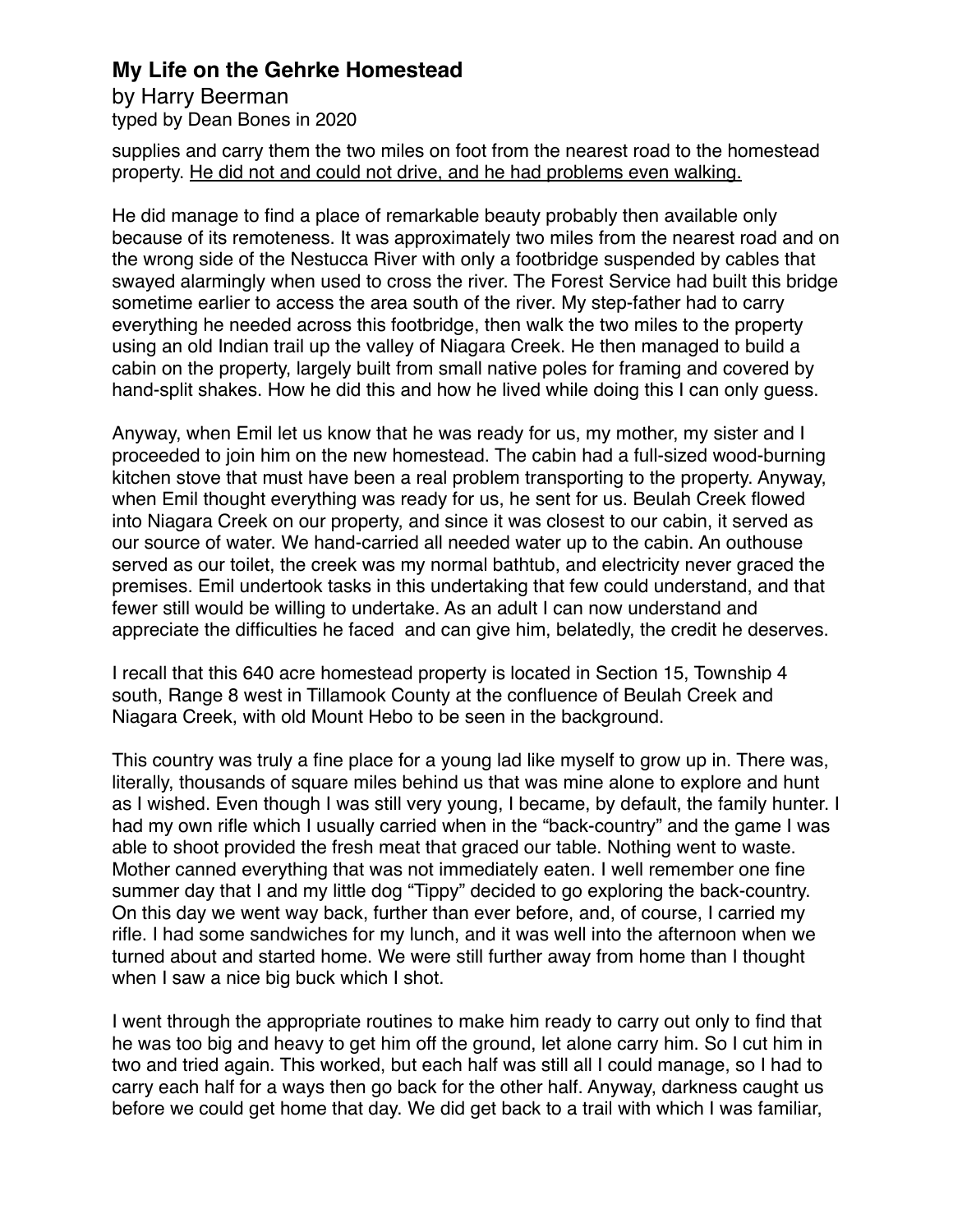by Harry Beerman typed by Dean Bones in 2020

and there we spent the night. I built a small fire to keep warm. I always carried matches in the event of need. When dawn broke, we walked home without the meat. I saddled the pony and went back for the deer. My mother was not overly concerned about my spending the night in the woods. She said she thought I could take care of myself.

While I can assure you that life was ideal for me I also know that my mother and sister would declare the life to be something of a hardship. Nothing in those days would make life easy for a woman on that homestead.

In time we were able to buy a pony, and that made it much easier for Emil to get about. We also built up a flock of chickens, acquired a cow and some young stock, and we also acquired several milk goats. During the summer months, we found trees that produced Cascara bark, which we peeled, dried, bagged, took to town and sold to supplement our meager income. We also built a homemade barn out of local poles and hand-split shakes. It was my job, when not going to school, to find and bring in the cows for milking at night. They traveled widely during the day foraging on wild feed, and I had to learn some skills to track them down because they could travel in many directions each day. I also milked our two goats both morning and night.

In the fall of 1931 I enrolled and attended the little one-room school, Silver Falls School, that was located some two miles or so further up-river from the place where we left our car down at the road where we crossed the Nestucca. I was in the eighth grade at the time. A private automobile was used as a school bus to transport us to school. I walked the two miles of trail twice a day to and from the road. Some of the kids rode to school on horseback, and the horses had a shed on the school property where they were kept during school hours.

A single young female teacher taught all 8 grades in our one-room school, and I have come to believe that she had her hands full. She lived with the Bohna family a short walk from the school, and she must have been one busy lady. When school started each day, the school was already warm, and our teacher must have arrived early to build the fire in the old wood-burning stove that warmed the place. I can't begin to imagine what other duties she faced in managing our little school.

I remember our young female teacher as pleasant and a very nice lady. I do not recall that she had any problems maintaining discipline in our school. I would like to meet her again to thank her for her dedication to duty that could not have been easy for her, but that, of course, is not going to happen. She, very probably, is long gone.

I became, over time, rather adept at traveling the trail to the homestead during the hours of darkness (because of necessity) without the aid of flashlights or lanterns. It was easiest to look up at the sky on a very dark night because tree trunks could usually be seen vaguely against the lighter sky thereby providing a reference to one's progress. At one point along the trail we came to a small creek that we could jump across in daylight very easily, but at night it was necessary to carefully listen to the sounds the creek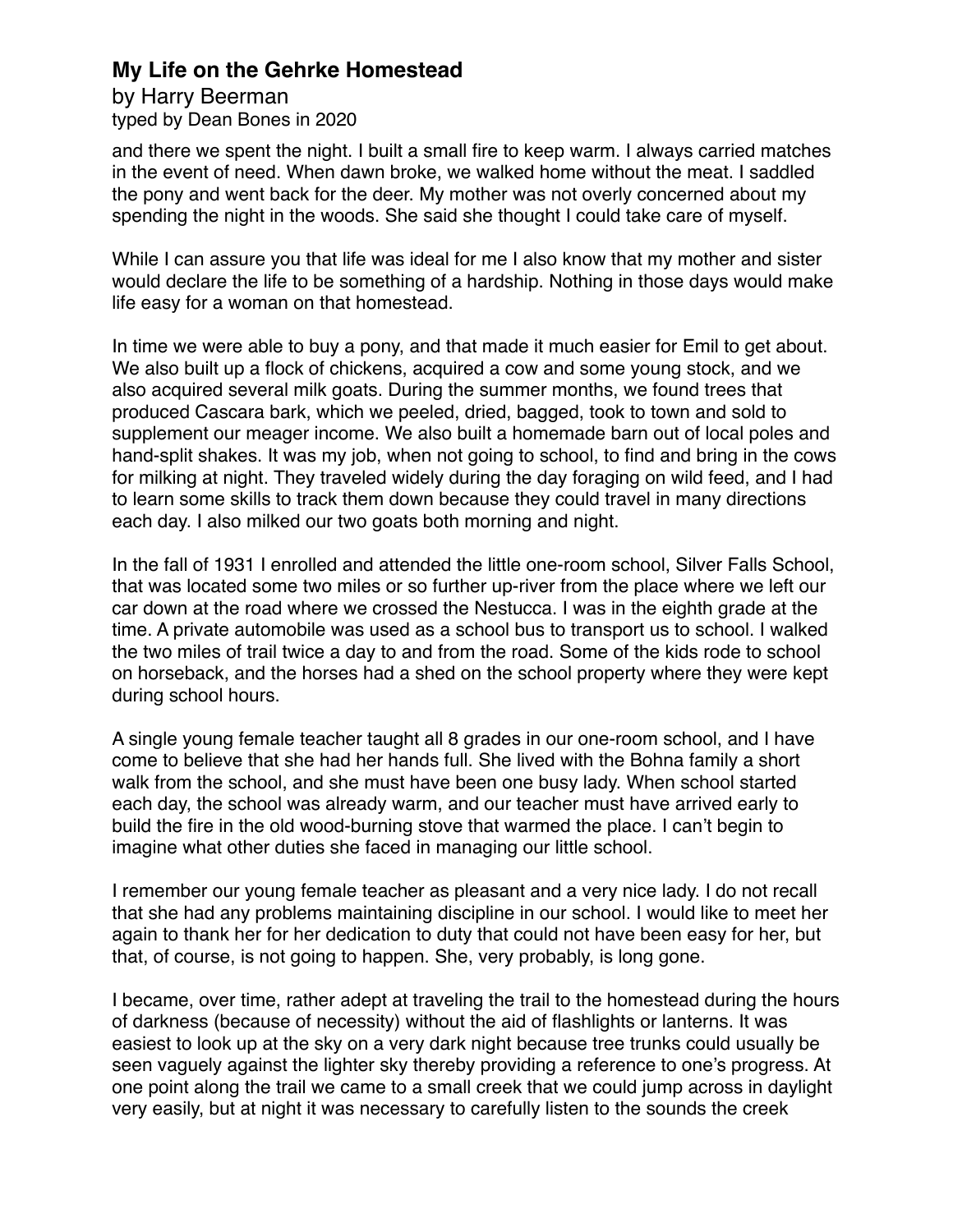by Harry Beerman typed by Dean Bones in 2020

made as it flowed past and gauge when it was time to jump. I remember one dark night when I misjudged the distance and landed in the creek, and I had to walk the rest of the way home with very, very wet feet.

Some recalled events -

We undertook to do a bit of trapping in those days. We had game of all kinds in the area. We were most interested in coon and mink whose pelts were worth money. We had steel traps and box traps out in strategic locations in an attempt to capture some of these animals. One day as I was checking our trap line I found one of our box traps had caught a civet cat, a small skunk common to the area, and I decided to carry this prize home under my arm. Well, suffice it to say that a skunk or civet cat is not happy when handled in this manner. Anyway, when I appeared at our cabin, my mother would not let me in. She made me head for the creek for a bath, and my clothes stayed outside. That was one very smelly day.

On another nice sunny summer day, Emil and I decided to go hunting together, so we spent the preceding night in the woods so we could move higher in the early morning where we were sure the deer would be feeding at first light when daylight followed a very dark night. This worked out just as we planned, and Emil spotted and shot at a moving deer. But he was not sure if it had been hit or not. It was last seen leaping over a sizable embankment, and it fell my lot to check it out. I was unable to find any sign or evidence of the deer, but after a bit I decided to bark like a dog to see what might happen. I heard noises that could have been made by a wounded deer traveling through the brush, so I followed the sound. When the noise stopped, I would bark again like a dog then follow the resulting sounds. Eventually I found myself in a small wooded glen that was a small basin. Every way ahead was up except the way behind me. This glen was in deep shade, and giant fern clumps were everywhere. I paused to study the best route to move up to the higher level, and I was very much surprised to see the head of a bear looking at me over a clump of giant fern.

Instinctively I brought up my rifle and fired a quick shot at the bear's head, and that made the bear rear up on his hind legs obviously very mad. I discovered later that my first shot made in haste had burned a furrow at the very top of his head and between his ears, never touching any bone. anyway, he was VERY BIG and VERY MAD. On his hind legs he presented a big target, and I shot him again. Then he started down the hill heading directly toward me. He was not very far away even when first seen, and he presented an ever larger target each second as he came down the hill. I shot him again as he came down the hill. He seemingly was already dead when he wound up very close to my feet. By now I was beginning to realize that I had embarked on a dangerous enterprise, and I was scared. I knew very well that a big old bear was not easy to kill and that I had taken some risk in this event. I shot the bear again as he lay at my feet. My gun was then empty (it had a three-shot clip, and with one round in the barrel, it held a total of four rounds.) so I reloaded while I speculated on what I had just done. I had a strong feeling that I should make certain that the bear was really and truly dead. After I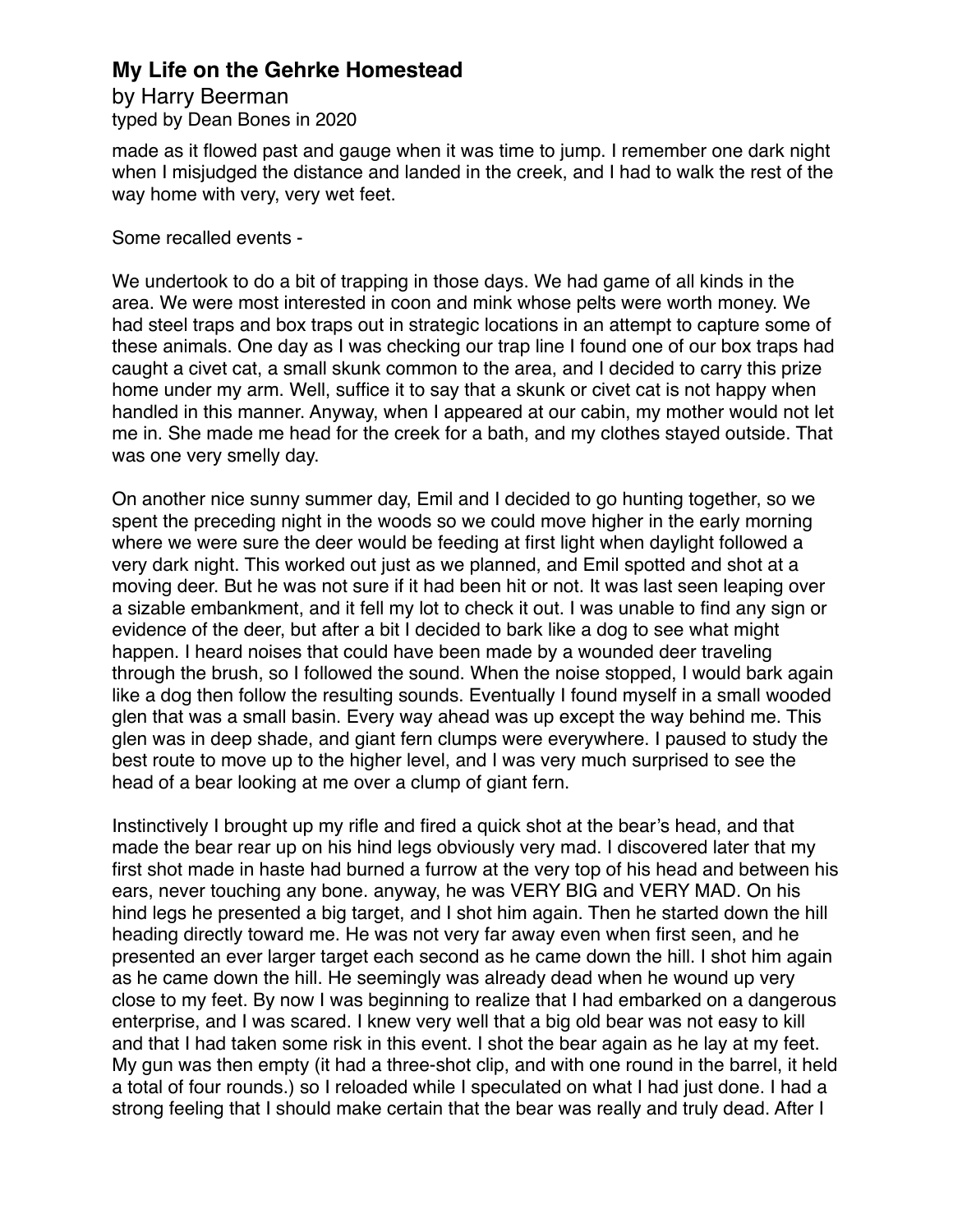by Harry Beerman typed by Dean Bones in 2020

had reloaded, with the hammer back and my finger on the trigger, I poked that old bear in the face to see if any part of him moved even a little bit. And, if he had, I was prepared to shoot him again. My bear was a big old male, and much of the day was used to get him home. He required two pony trips to carry him home.

We tried to eat his meat, but it was so strong and inedible that we gave up. We tacked his hide up on a wall in the barn and were surprised to find how difficult it was to drive a nail through the hide. In retrospect I believe that I would choose NOT to repeat that experience. I was probably about thirteen at the time.

Another event that comes to mind occurred some years after I had gone to work in the woods near Tillamook working as a lumberjack. It was a Saturday, and I drove out to the homestead to visit. There I learned that something, a cougar we were sure, had killed one the young heifers. A plan was formulated that would involve spending the night in the woods nearby in the hope that we might encounter the cougar and kill him. A young man who was also a guest at the homestead agreed to go with me. We took rifles, food, and some other needed supplies with us, and we hiked back to the location of the heifer kill and prepared to spend the night. We had several big steel bear traps that we set near the carcass of the heifer then settled down in a protected spot to spend the night. It was agreed that one of us would stay awake at all times and that I would take the first two-hour watch. After my two-hour period ended, I awoke my companion to take the next two-hour watch; then I promptly went to sleep.

I awoke several hours later to find my companion also asleep. It was then that I heard noises nearby that I took to indicate that the cougar we were after had caught our scent and was checking us out. I became very alarmed and spent the rest of a miserable night afraid to sleep again and very much aware that I did not know nearly enough about cougars and their habits to know if this one might attack us or not or if there would be any kind of warning or not. This episode ended without anything really happening. The cougar went away, and we did not see him. He did not get into one of our traps or disturb the carcass of the heifer again either.

Today, I fondly think back on those days and those events as being some of the very best of my entire life. I wish I could bring them back again, but I know that can never happen.

Today there is a vehicle bridge across the Nestucca where once we crossed the river on a rickety cable bridge. The Forest Service built the bridge and roads all over the area to access and protect the forest lands. This enabled the building of a road all the way to the homestead, but it is almost unusable and the old homestead property is now unoccupied. The Confederated Tribes of the Grand Ronde purchased the land. The Forest Service also built a road northward from our river crossing (Clarence Creek db) that eventually joins the Trask River Road near Tillamook. I have traveled many of these roads since I have retired and returned to Oregon, and, of course, these drives bring back many old memories of those days of so long ago.